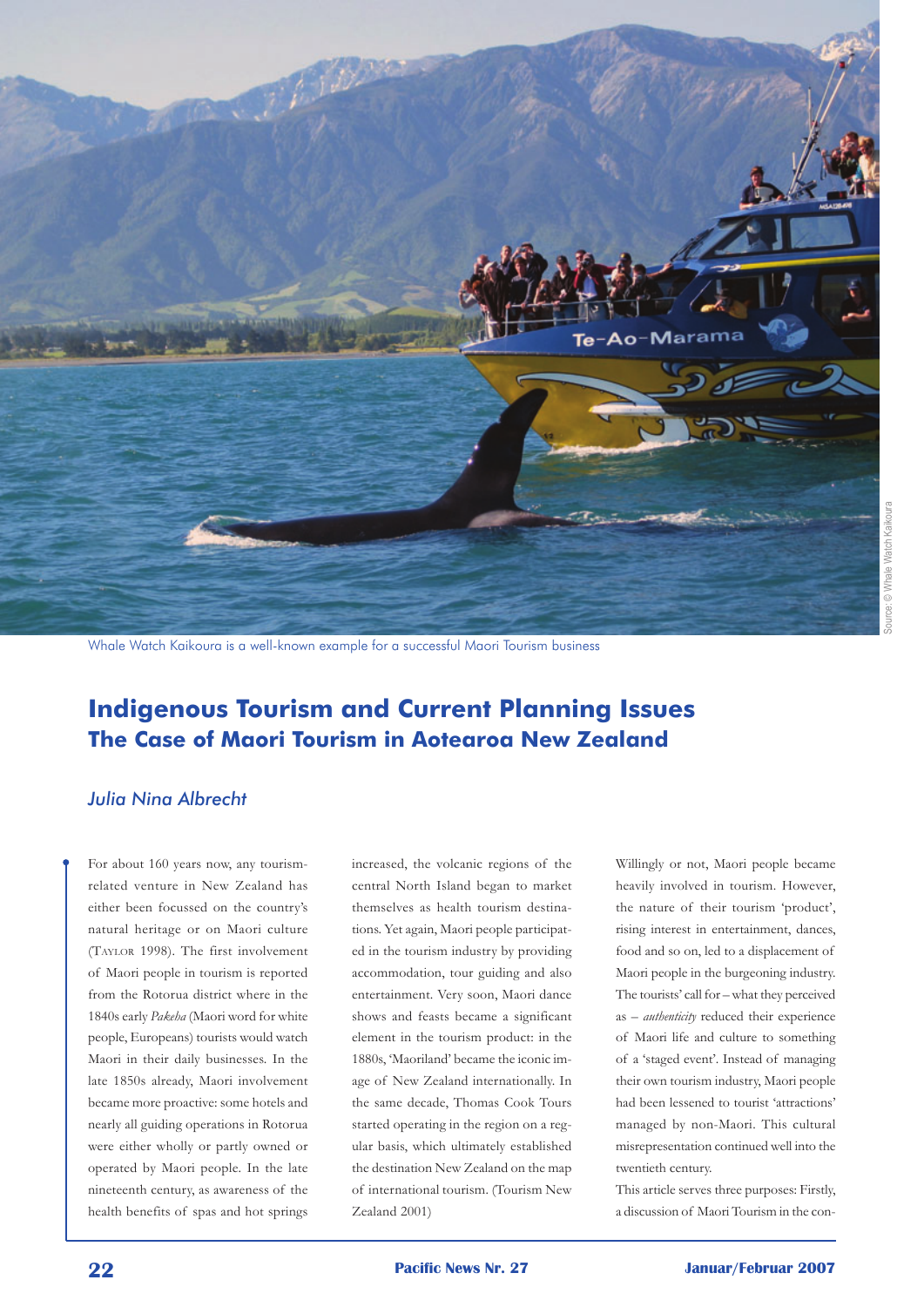text of indigenous tourism will take place. The second part describes current issues of indigenous tourism in New Zealand. An outline of recent national tourism planning and outcomes highlights the present state of Maori Tourism and gives an indication for the future.

#### Significance of Control in Indige**nous Tourism**

The understanding and definition of indigenous tourism – or in this case of Maori Tourism – have been widely discussed in the relevant literature (for example, BUT-LER and HINCH 1996; TAYLOR 1998). The background of this argument is essentially shaped by considerations whether *control* on the tourism segment or the *topic* the tourism activity addresses determine the character of the venture (see Table 1).

Table 2 transfers these classifications to the New Zealand context and shows by the use of examples the distinction between Maori and non-Maori tourism ventures. Starting with the assumption that these classifications represent the tourists' point of view (any Maori related experience as being Maori Tourism), the term can be understood as 'any product or service that provides the visitor with an opportunity to have some contact with Maori culture – for instance via handicrafts, food, and food preparation, music and dance, dress styles, history and mythology and leisure activities that reflect distinctive lifestyles' (Stafford Group 2001). Therefore, any activity where tourists get in touch with Maori culture, either in the form of active exploration or coincidental contact, consumption of products provided by Maori, or alternatively products that allow a cultural experience, can be referred to as being Maori Tourism.

| Control<br>Theme            |                           | Low Degree of Control High Degree of Control |
|-----------------------------|---------------------------|----------------------------------------------|
| Indigenous Theme<br>present | Culture Dispossessed      | Culture Controlled                           |
| Indigenous Theme<br>absent  | Non-Indigenous<br>Tourism | Diversified Indigenous                       |

Table 1: Degree of Involvement of Indigenous Cultures in Tourism

However, this rather broad definition can be questioned as it does not essentially include the indigenous culture's *proactive* participation. After all, control is *the* central issue in indigenous tourism development, as power makes for decisions on all critical factors such as the extent, speed and nature of development (BUTLER and HINCH 1996).

As KEELAN (1996) observed, "control not wealth is at the heart of Maori aspirations in tourism development".

### **Maori Involvement in the Tourism Industry**

So what does the current situation of Maori in the tourism industry look like? Do Maori have control over *their* tourism ventures? As is the case in many postcolonial societies, the indigenous Maori culture – even though to a considerable degree crucial to the tourism industry – tends to be marginalised from influence and control. Generally, it can be stated that there are many problems to be faced and issues to be addressed by current and future tourism planning and development.

First of all, there are economic concerns to be aware of. The economic marginalisation of Maori in New Zealand hampers their participation in the industry in many ways. They are not only underrepresented as employees in general, but more specifically they are hardly ever employed in middle and senior tourism management positions. One of the main reasons is the limited skills base among Maori. In the tourism industry, less than 40% of Maori staff have a tourism qualification (Stafford Group 2001).

Even though there is a growing number of Maori-owned companies, the level of investment is generally low. Due to tourism being dominated by big players, business start-ups are difficult in any case. But banks do not only hold negative perceptions of tourism businesses in general, they seem to particularly lack confidence in Maori businesses. Unresolved problems concerning the ownership of land and resources result in tribal land hardly ever being offered as an asset; and even if, it is generally not favoured by banks. Also, banks perceive a lack of transparency in Maori business practices, including accounting practices, which is often the case because the tribal and *whanau* ('extended family') structure of the Maori society mirrors in their business structures (Stafford Group 2001). Therefore, Maori businesses have limited access to financial support and varying access to non-financial resources. This, combined with often high costs of rents and rates in tourism hot spots, leads to the fact that Maori people in many cases tend to hesi-

| Control<br>Theme             | Non-Maori Tourism Business                                                                                     | Maori Tourism Business                                                                             |
|------------------------------|----------------------------------------------------------------------------------------------------------------|----------------------------------------------------------------------------------------------------|
| Maori Tourism Product        | Non-Maori shop selling Maori art<br>Non-Maori Bus Tour Company with Maori<br>interpretation by Non-Maori Guide | Marae stays<br>Maori-owned and operated bush walks<br>Whale Watch Kaikoura<br>Te Papa / Wellington |
| Non-Maori Tourism<br>Product | Non-Maori hotel owner<br>Non-Maori gondola business                                                            | Maori owned and operated B&B<br>Maori employee of B&B                                              |

Table 2: Maori & Non-Maori Tourism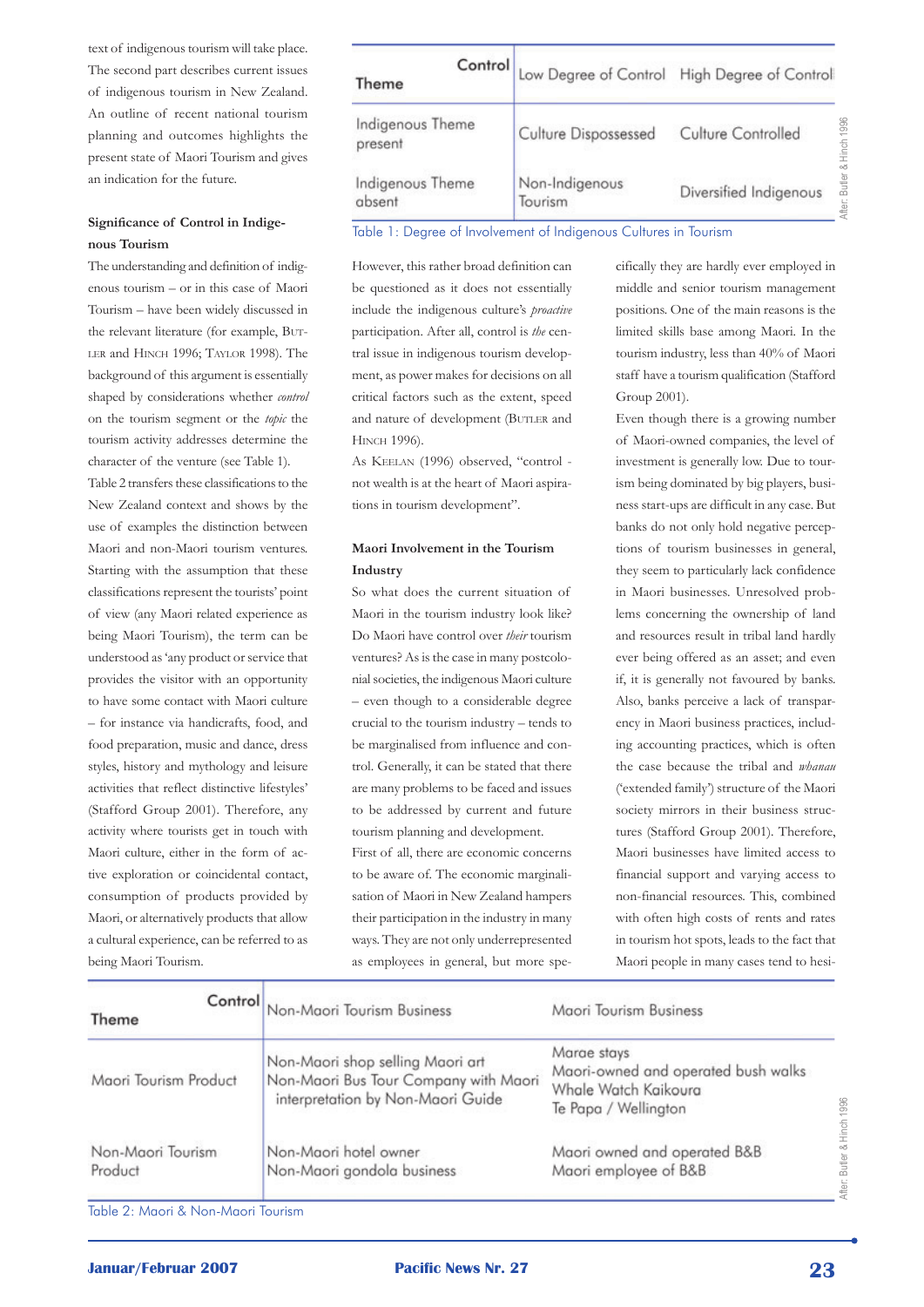tate when considering starting their own company. As a result, Maori(-owned) tourism businesses are notably outnumbered by non-Maori tourism businesses. This does not only refer to companies that offer a Maori-related product but to tourism businesses in general.

Other concerns refer to the Maori tourism product itself and its quality. Generally, there is the view that it could – with a few exceptions – be improved. To date, there is no monitoring or auditing procedure for Maori tourism products in place. That implies that there is a lack of data to rely on for business and tourism forecasts. It is often argued that the current Maori tourism product is narrow and superficial and that there is still large capacity to vary it and introduce more businesses and products into the market. On the other hand, possible providers often perceive that there are limited business opportunities and therefore a lack of commercial perspective.

The need of appropriate planning efforts towards future development and the requirement of institutionalised structures are also perceived as problems. In the past, there has been no regional tourism organisation or local government support to specifically manage and foster Maori tourism ventures.

Another issue with respect to product development refers to the preservation of the indigenous culture and the protection of intellectual property rights. Some people fear that a commercialisation of the culture could lead to further misinterpretation and therefore oversimplification. Many Maori perceive a high level of misunderstanding of their culture and values by non-Maori through tourism; many hold negative perceptions of the tourism industry as such. In terms of controlling culture, this becomes especially problematic in the cases when non-Maori interpret a Maori product and Maori consequently become detached from a proactive development of their own cultural expression. (Stafford Group 2001)

In conclusion, to a high degree Maori lack control in the tourism industry, and of the interpretation and promotion of their own culture. It is therefore up to

current and future planning efforts to resolve these issues.

#### **The Planning Response**

That is the situation current national tourism planning sets out to improve. Unlike other countries with a postcolonial history, New Zealand has the legal obligation to protect Maori culture. The Treaty of Waitangi (1840) obliges the government to build and maintain partnerships with *tangata whenua* (Maori; people of the land). Contemporary interpretations of the Treaty also place an obligation on Tourism New Zealand to facilitate Maori Tourism development. Three principles have to be taken into account to improve Maori involvement and contribution. These are partnership; protection of integrity and authenticity of the (business) environment, of culture, heritage and their interpretation and presentation; and participation in the development, promotion and implementation of strategies for tourism (Destination Planning w.y.). According to DOVER SAMU-ELS, Associate Minister of Tourism, "Maori Tourism's key objective is to offer a quality

> authentic product and to achieve excellence in its presentation." (SAMUELS 2005).

The most dominant national tourism planning effort has been made with the Tourism Strategy New Zealand 2010 (TSNZ 2010), released in 2001. In the making of the strategy Maori were represented by the Maori Tourism Advisory Group (MTAG). The MTAG was constituted by twelve members who represent several local and regional tourism groups, as well as national authorities concerned with Maori affairs. Other parties involved were a specially founded Strategy Group and several external project managers.



The interpretation of natural sites, here at a geothermal reserve near Rotorua, has become an essential part of the Maori Tourism experience.